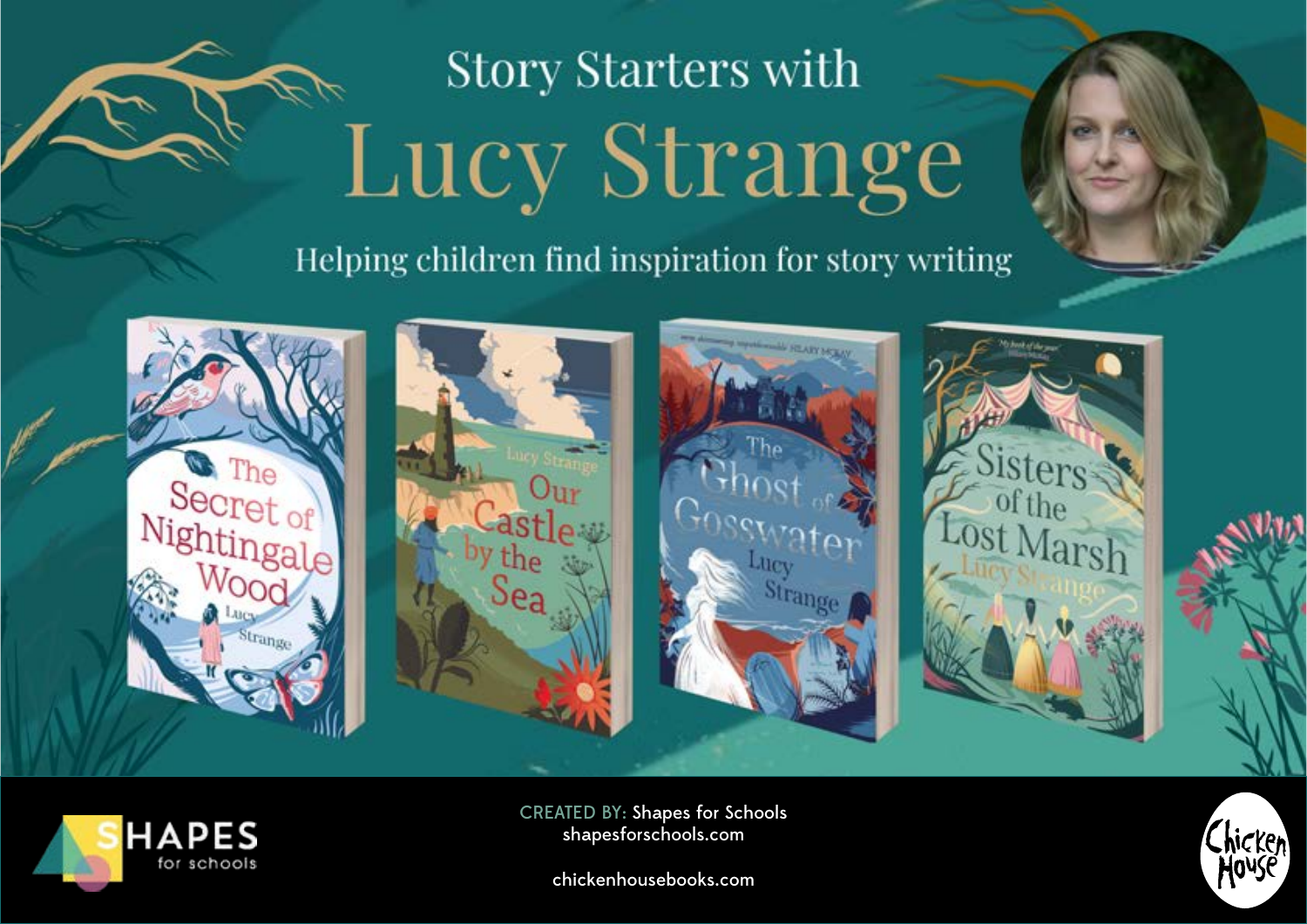# **Literacy Teaching Notes**

This pack contains links to five videos in which award-winning children's author Lucy Strange discusses the inspiration behind her books and shares tips and prompts to help children come up with their own imaginative story ideas. Alongside each video are discussion questions and activities. Children will learn about Lucy's creative process and generate a variety of story ideas of their own inspired by place, art, books and history. They will then choose one story idea to develop further by creating a mood board – just as Lucy does when she is writing her brilliant books!

#### **OBJECTIVES**

- 1. Gain insight into an author's writing process
- 2. Explore a variety of different ways to find inspiration for writing
- 3. Come up with imaginative story ideas

#### **CONTENTS**

- Books by Lucy Strange
- Video 1: A spark of inspiration!
- Video 2: Inspired by places
- Video 3: Inspired by art
- Video 4: Inspired by books
- Video 5: Inspired by history



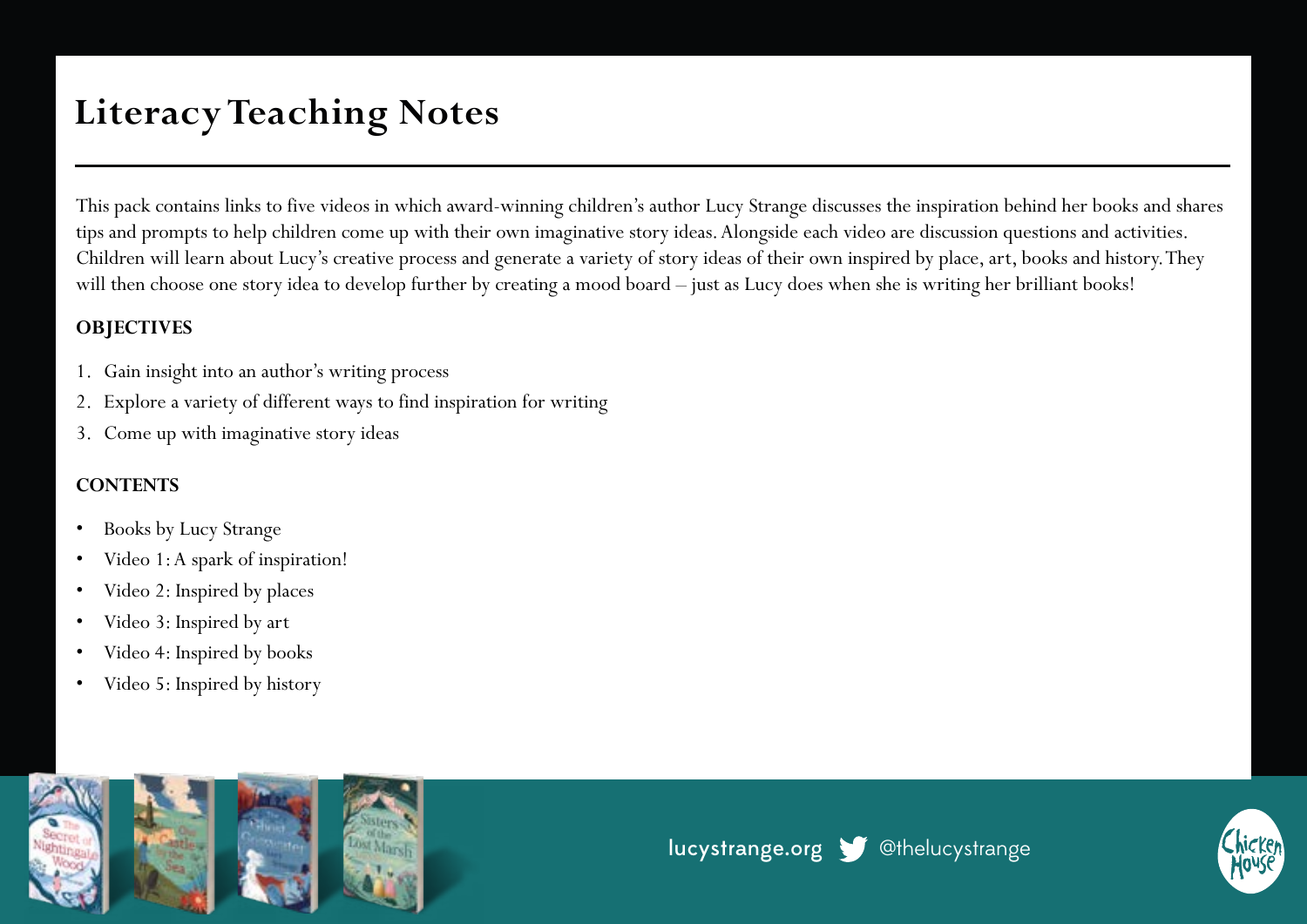### **Books by Lucy Strange**



#### **BOOK COVER PROMPTS:**

- 1. Have you read any of Lucy's books?
- 2. Based on the front covers, which one would you most like to read and why?
- 3. How are the front covers of Lucy's books similar and how are they different?
- 4. Which cover design do you like best and why?
- 5. What genres do you think Lucy's books fit into?
- 6. Where do you think Lucy might get the ideas for her stories from?



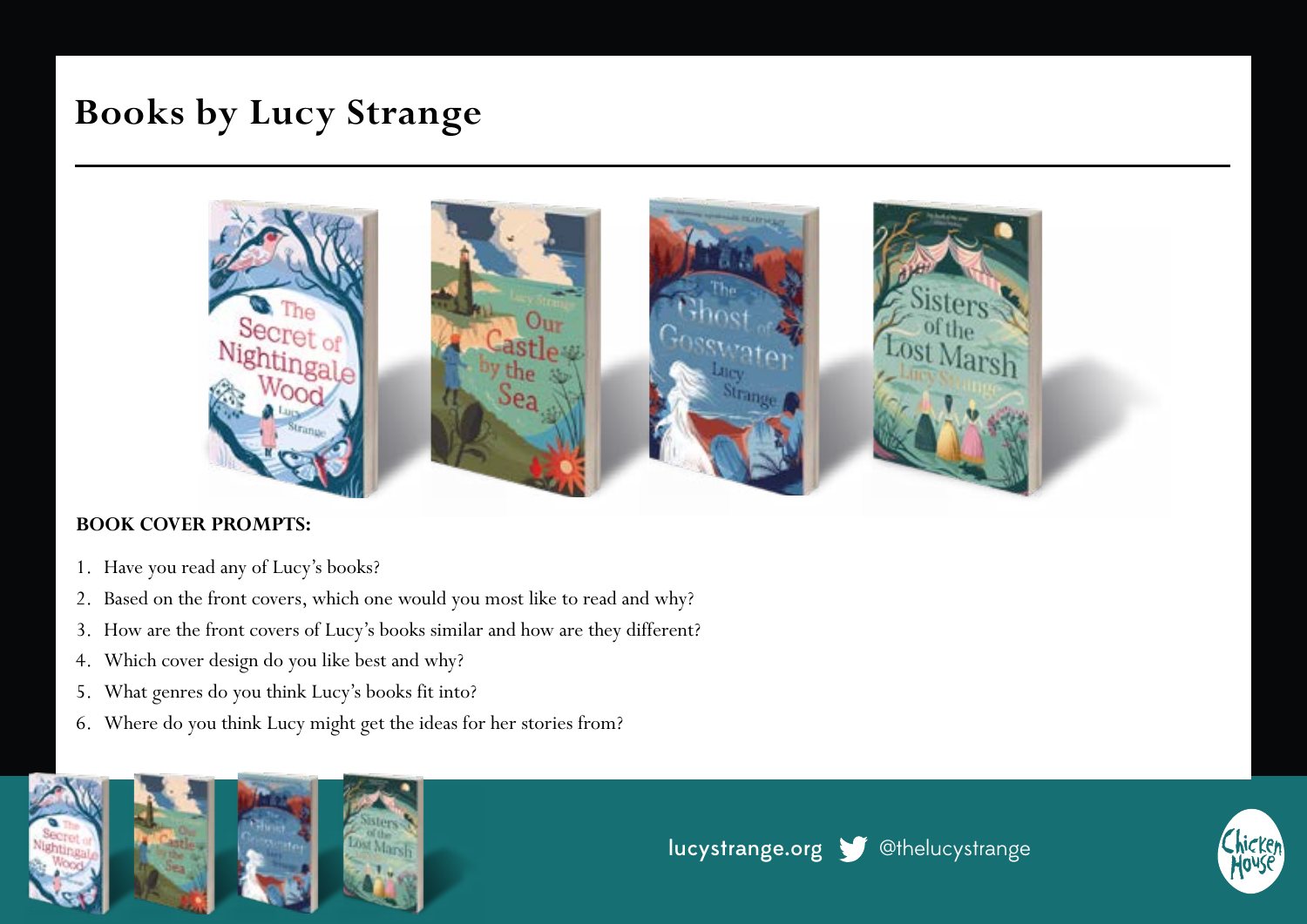# **A Spark of Inspiration!**

**[Watch Video 1, 'A Spark of Inspiration'.](https://www.youtube.com/watch?v=_JxUlPTssMI)** In this video, Lucy Strange talks about how she makes mood boards to help her develop new story ideas.

#### **DISCUSSION QUESTIONS:**

- 1. What is a mood board?
- 2. How does Lucy use mood boards to help her when she is planning and writing a story?
- 3. Pause the video and look carefully at Lucy's mood board for *Sisters of the Lost Marsh*. How would you describe the atmosphere that Lucy has created with these images?
- 4. Based on this mood board, where and when do you think *Sisters of the Lost Marsh* might be set?
- 5. Do you think you would find making a mood board useful when planning and writing a story? How might it be useful?







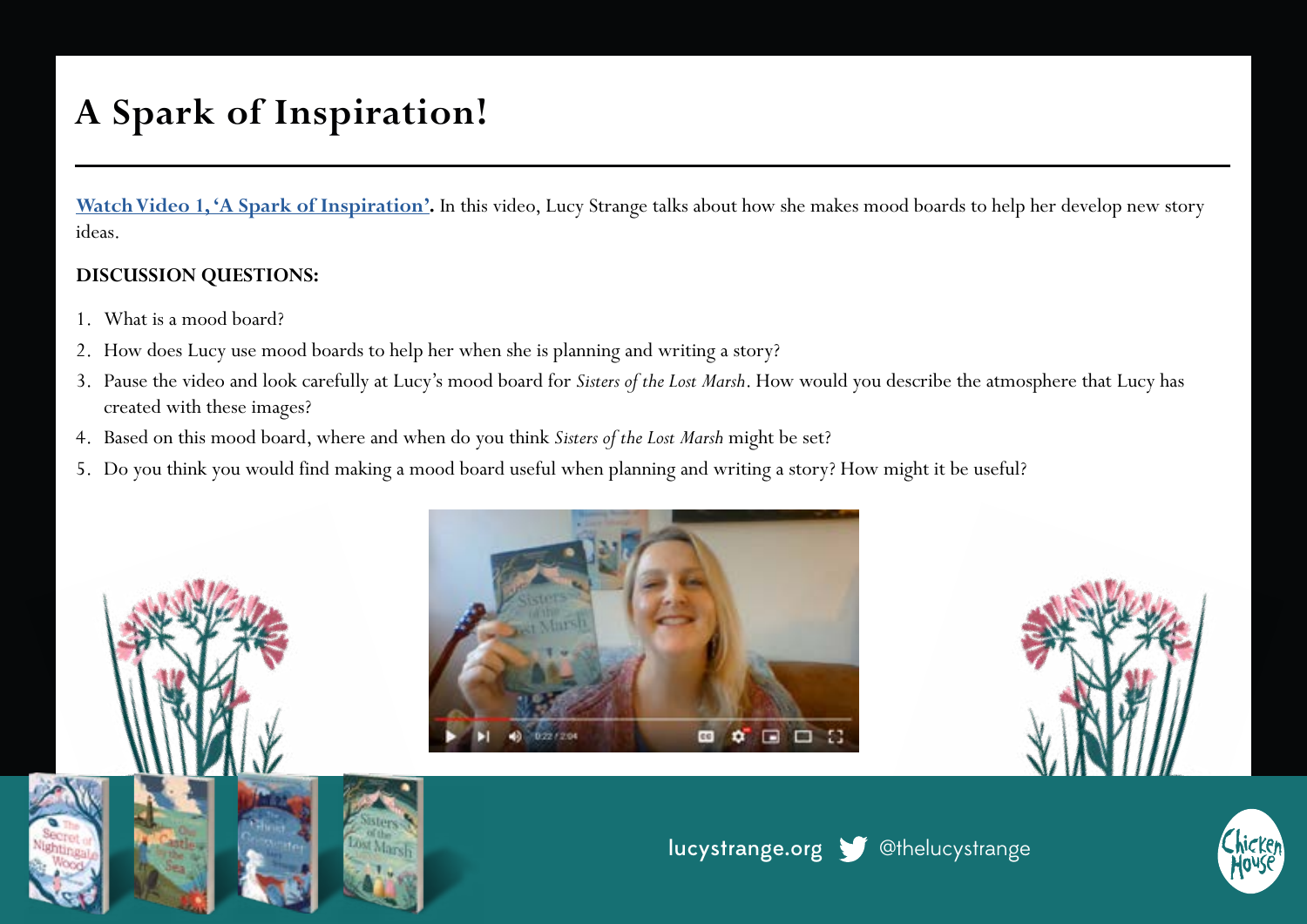### **Activity idea: Explore Lucy's mood boards**

You can find the Pinterest mood boards Lucy has created for each of her books [here](https://www.pinterest.co.uk/thelucystrange/_saved/). Choose one of the mood boards and look carefully at the pictures Lucy has selected. Can you make some predictions about the book based on the pictures? Write your thoughts in the box below.

| Book name:                                              |                      |
|---------------------------------------------------------|----------------------|
| Setting:                                                | Characters:          |
|                                                         |                      |
| Atmosphere:                                             | Time period:         |
|                                                         |                      |
| Season and weather:                                     | Colours and symbols: |
|                                                         |                      |
| What do you think the first line of this book might be? |                      |
|                                                         |                      |

Read the blurb for the book you have chosen. (Information about Lucy's books including book blurbs can be found [here.](https://www.chickenhousebooks.com/search/?search=lucy+strange)) Does the blurb support your predictions?

**Challenge:** In the next four videos, Lucy will reveal more about the inspiration behind her stories. Plus, she will share some top author tips to help you come up with some brilliant story ideas of your own! Why not start your own story notebook so that you can note down all the amazing story ideas you come up with?



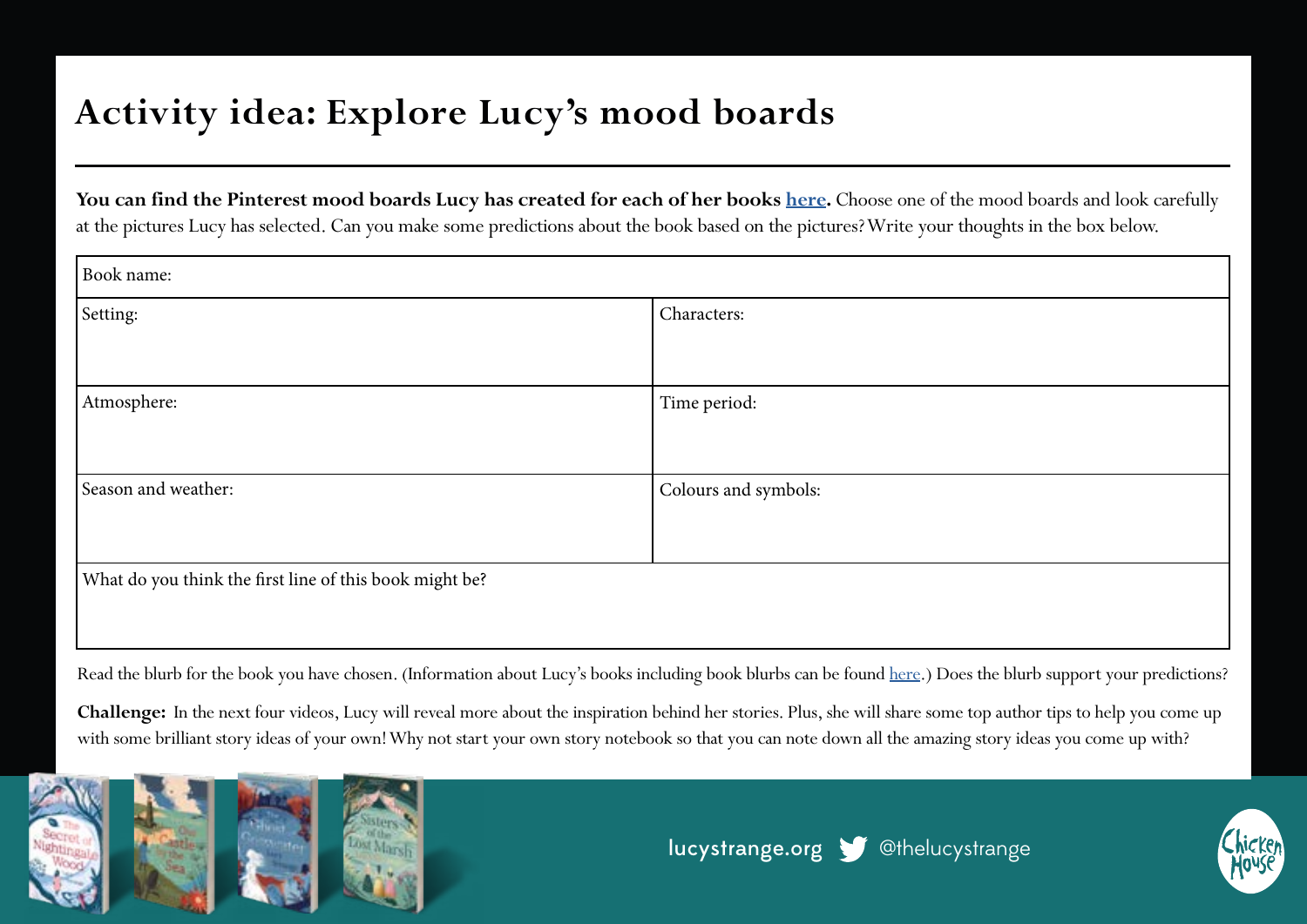### **Inspired by ... Place**

**[Watch Video 2, 'Inspired by Place'](https://www.youtube.com/watch?v=Ik6iWPwA8go).** In this video, Lucy Strange talks about how places can inspire story ideas. As you watch the video, see if you can match each story with the place that inspired it. Draw a line to connect each pair:

| <b>OUR CASTLE BYTHE SEA</b>     | <b>THE ROMNEY MARSH</b>  |
|---------------------------------|--------------------------|
| <b>THE GHOST OF GOSSWATER</b>   | THE GOODWIN SANDS        |
| <b>SISTERS OFTHE LOST MARSH</b> | <b>THE LAKE DISTRICT</b> |

#### **DISCUSSION QUESTIONS:**

- 1. Describing Romney Marsh, Lucy says, 'You can feel the history of the place in the earth'. Have you been anywhere where you could 'feel the history of the place'? Perhaps you've visited a historic building, a castle ruin or an ancient landscape? What was the atmosphere like? How did it make you feel?
- 2. Lucy mentions she'd had the idea for one of her characters for a while, but she says, 'I couldn't make the idea work'. Does it surprise you that authors sometimes struggle to make ideas work? Have you ever felt the same?
- 3. How does Lucy describe the moment the idea for the story of *The Ghost of Gosswater* came to her?
- 4. How do you feel when you have a good idea for a story?
- 5. Do you know a place that feels like it's 'full of stories just waiting to be told'?



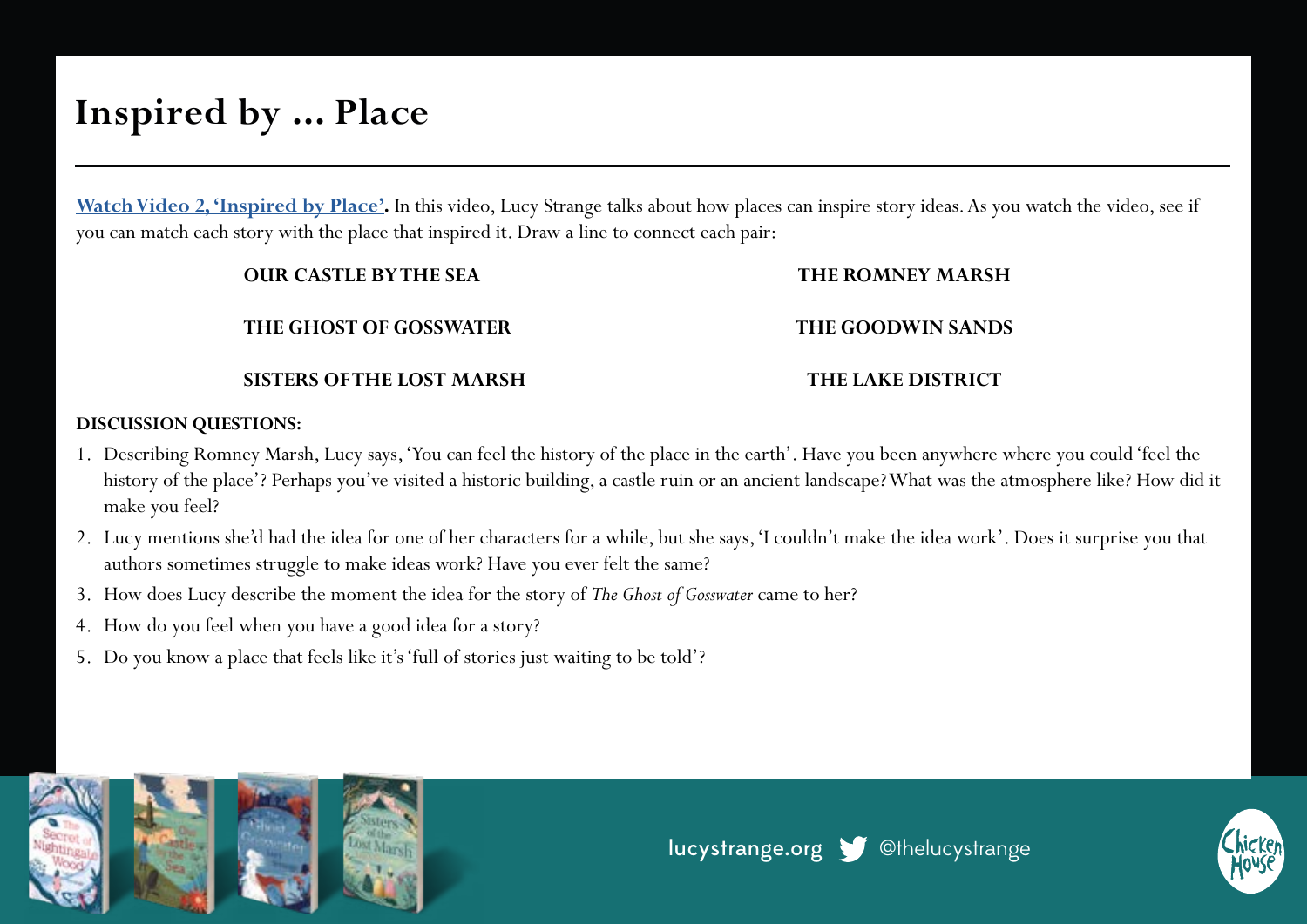# **Activity Ideas**

#### **Go on a Story Hunt!**

Go for a walk around your local area and keep a look out for places that would make a good story setting. Look for places that intrigue you, perhaps places that are a bit unusual. Think about what kind of story might be set in each place. Who might the characters in this story be? Can you imagine what kinds of adventures they might have?

#### **Experiment with titles in the style of Lucy Strange**

Lucy's books all have a place in the title. Below are the beginnings of some of Lucy's book titles. Can you add some places of your own to make new titles? You could add places you found on your walk or other locations you've visited or seen pictures of.

Do any of your new titles inspire story ideas? Share your ideas with a partner.

Here are some more story title starters to inspire you:

The Lost … / The Children of … / The Mystery of … / The Forgotten .../ The Wizard of … / The Curse of …





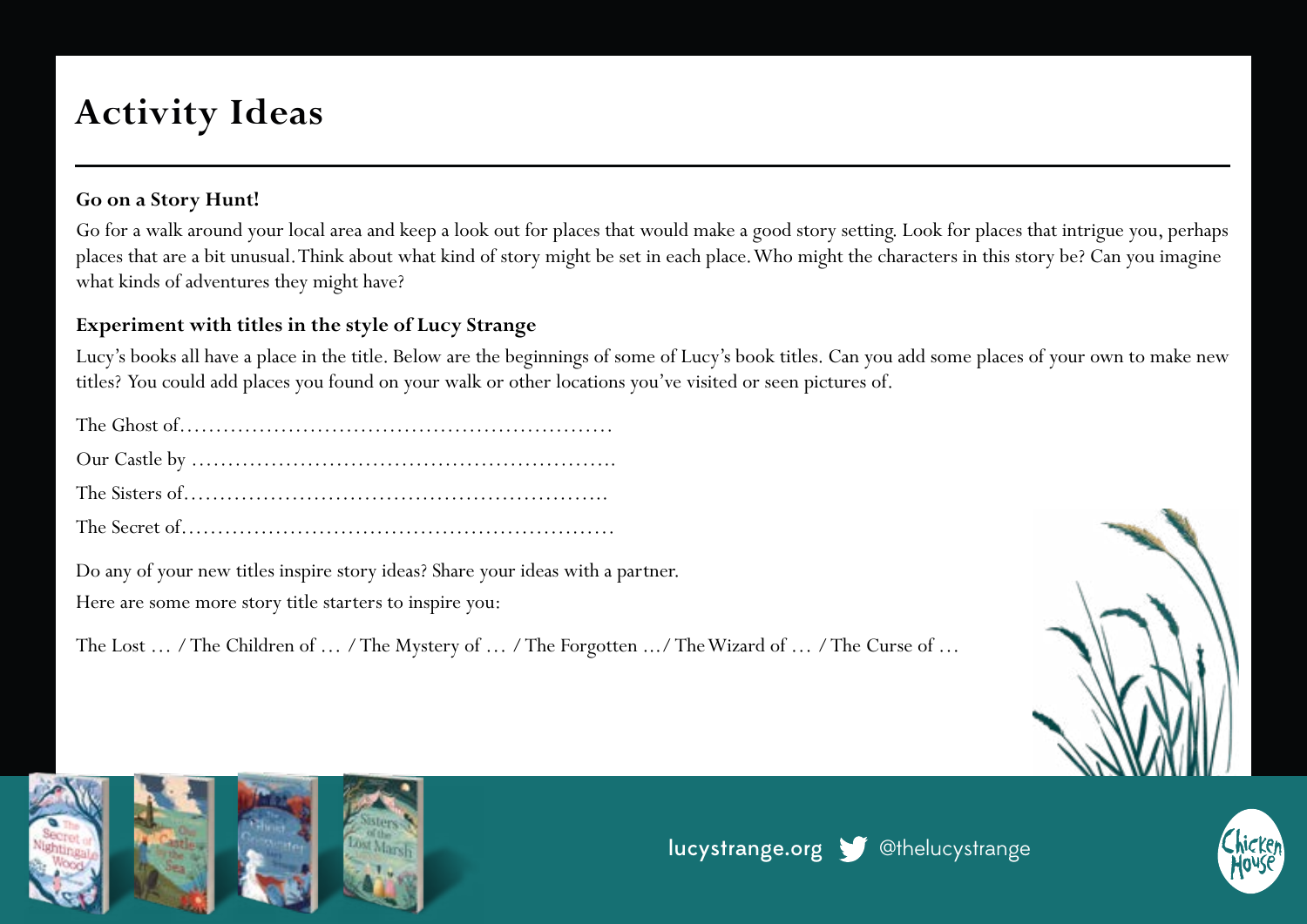# **Activity Ideas**

#### **Play a Word Game!**

Places can inspire ideas for story characters. In the video, Lucy describes how Romney Marsh inspired her to come up with the character of the Marsh King in *Sisters of the Lost Marsh*. Lucy says: *'The Marsh King came crawling from the mire of my imagination.'*

Use this sentence structure to describe how other characters might arrive in your imagination! Can you come up with some similar sentences? For example:

- The witch came cackling from the darkness of my imagination
- The mermaid came gliding through the ocean of my imagination
- The white horse came galloping across the plains of my imagination
- The soldier came marching from the battlements of my imagination

How many can you think of? You could turn your list into a poem!

#### **Lucy's challenge**

Choose one place that you think would make an inspiring story setting. Lucy recommends: *'Try to think of somewhere odd or different or strange or dramatic. A place that's somehow got under your skin. A place that feels like it's got stories whispering away in the stones just waiting to be told'*.







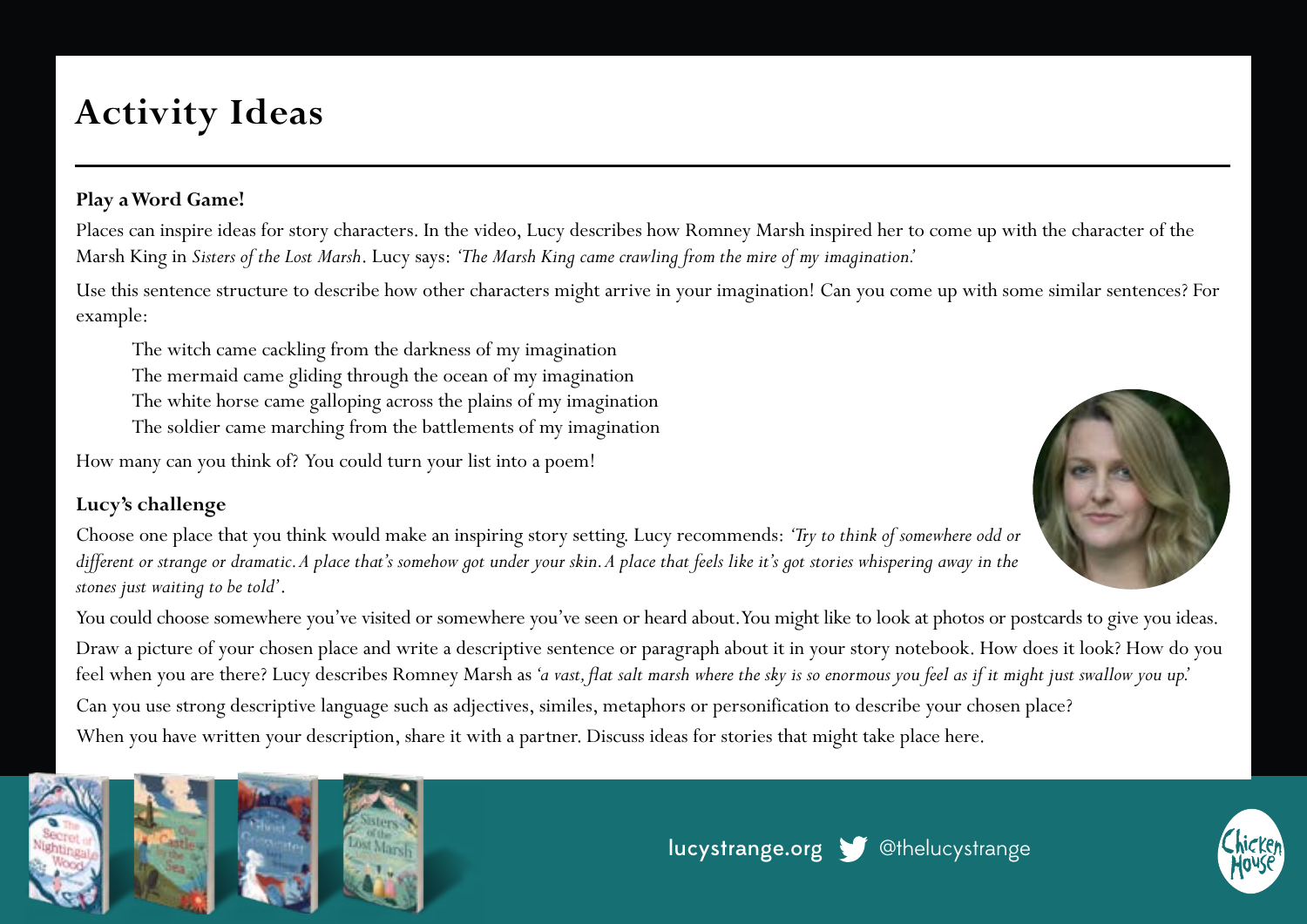## **Inspired by ... Art**

**[Watch Video 3, 'Inspired by Art'.](https://www.youtube.com/watch?v=9Plu_Un0bUk)** In this video, Lucy Strange discusses how art can inspire new story ideas.

#### **DISCUSSION QUESTIONS:**

- 1. What do you think Lucy means when she says she is a 'visual' person?
- 2. What words does Lucy use to describe the atmosphere of *Sisters of the Lost Marsh*?
- 3. How did Lucy feel when she first saw Eric Ravilious's painting of Beachy Head Lighthouse?

#### **Activity idea 1: Jump into a Painting**

#### **Note to teachers: please show the class an image of the painting 'Beachy Head Lighthouse' by Eric Ravilious.**

Imagine that you have jumped into this painting. What can you see around you? What time of day do you think it might be, and what season? Write a description of what you can see, hear, touch, smell and taste as you stand in the lantern room of the lighthouse.

#### **Activity idea 2: Bring a Painting to Life**

For this drama activity, you could use Eric Ravilious's lighthouse painting above or another painting of a location or landscape. In a group, improvise a conversation that might happen in this setting. Who might be there and why? What might they each want or need from each other? What might happen next? You could write the script of a conversation that might take place in this location.

#### **Lucy's challenge**

Take your time to look at different pieces of art. You could go to an art gallery, look in an art book or go online (for example, **www.tate.org.uk**). See if you can find a piece of art that really inspires you. Lucy says: *'Find a piece of art that seems to speak to you […] something that suggests a feeling or a moment or an idea that you find powerful.'* Write a paragraph about your piece of art, including what you like about it, how it makes you feel and what you wonder about it. As you are exploring your piece of art, do any story ideas emerge?



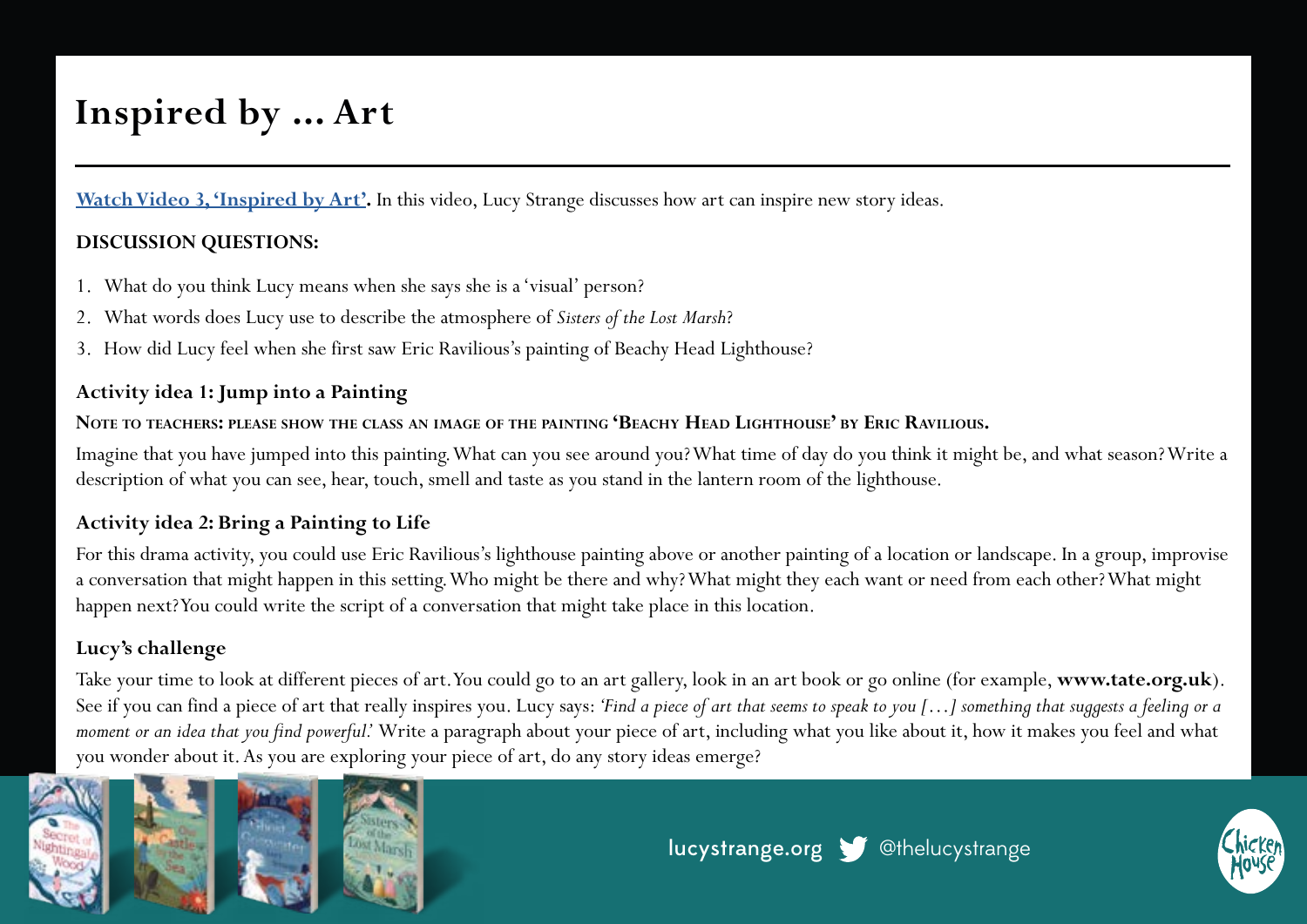### **Inspired by ... Books**

**[Watch Video 4, 'Inspired by Books'.](https://www.youtube.com/watch?v=v8IhvYFZGxE)** In this video, Lucy Strange talks about how books and poems can provide inspiration for new story ideas.

#### **DISCUSSION QUESTIONS:**

- 1. What book did Lucy listen to every night when she was your age? Have you read this book?
- 2. When do you like to read? Do you ever listen to audiobooks?
- 3. What other books does Lucy refer to in *The Secret of Nightingale Wood*?
- 4. Lucy uses the term 'intertextuality'. What does this word mean?

#### **Activity idea: Explore the poem that inspired Lucy**

Read the poem 'Overheard on a Saltmarsh' by Harold Monro (right), which helped inspire Lucy's book, *Sisters of the Lost Marsh*. What images come to mind when you read the poem? With a partner, practise reading the poem out loud. What atmosphere does the poem evoke? Can you think of a story based around this poem? Perhaps you could explore some other poems and see what story ideas they might inspire?

*Overheard On a Saltmarsh (1917) By Harold Monro*

*Nymph, nymph, what are your beads? Green glass, goblin. Why do you stare at them? Give them me. No. Give them me. Give them me. No. Then I will howl all night in the reeds, Lie in the mud and howl for them. Goblin, why do you love them so? They are better than stars or water, Better than voices of winds that sing, Better than any man's fair daughter, Your green glass beads on a silver ring. Hush I stole them out of the moon. Give me your beads. I desire them. No. I will howl in a deep lagoon*

*For your green glass beads, I love them so. Give them me. Give them. No.*



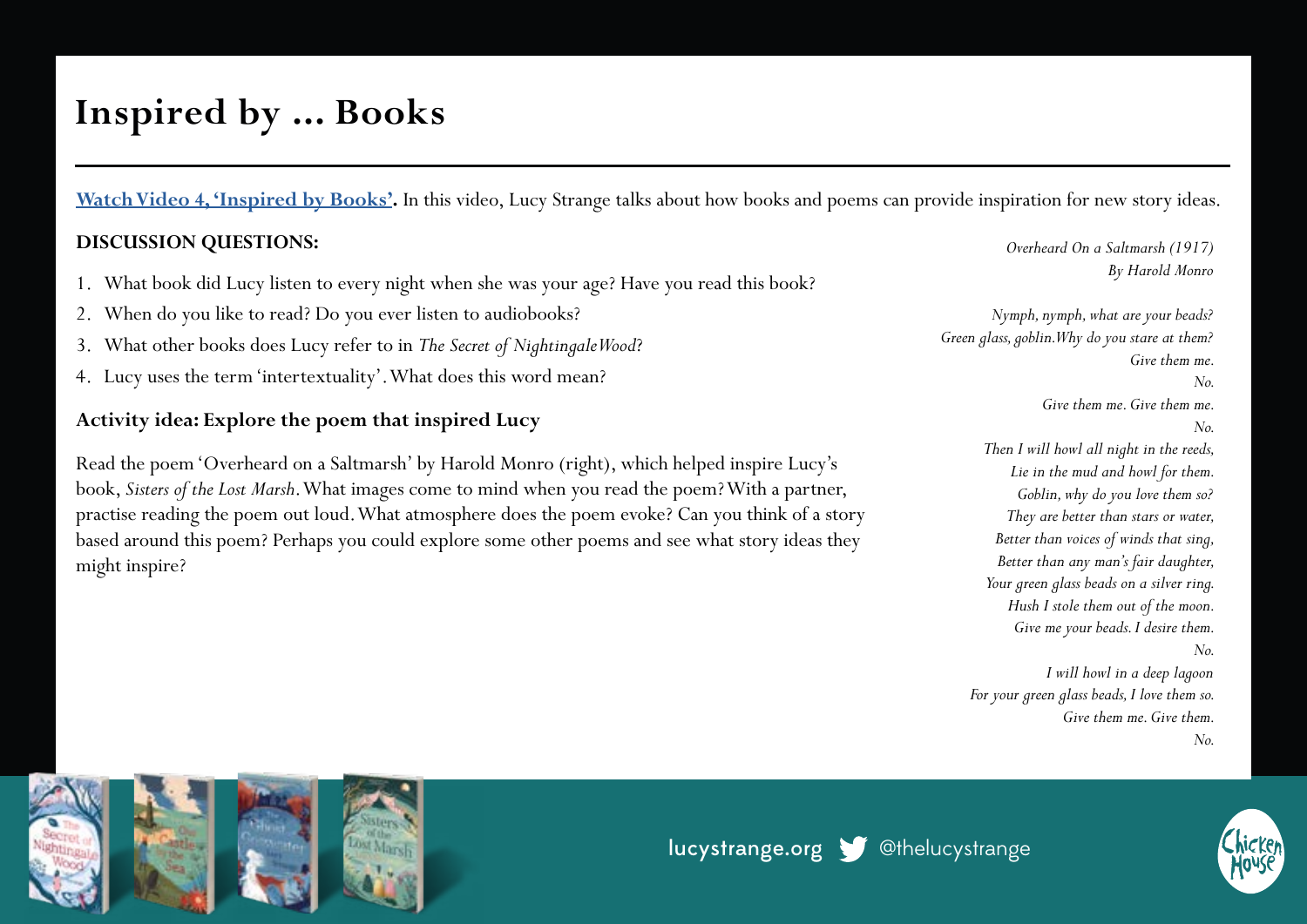# **Lucy's Challenge**

What are your favourite stories? Write the titles and draw the front covers of your favourite stories in the spaces below.



What are your favourite things about each of these books? Around the outside of each book cover, write down the things about this book that you really love. You could think about particular characters, places, objects, moments or ideas. How might you use some of these elements in your own stories? Perhaps you could imagine a character from one story entering the setting of another story – what story might unfold? Write down any ideas in your story notebook!



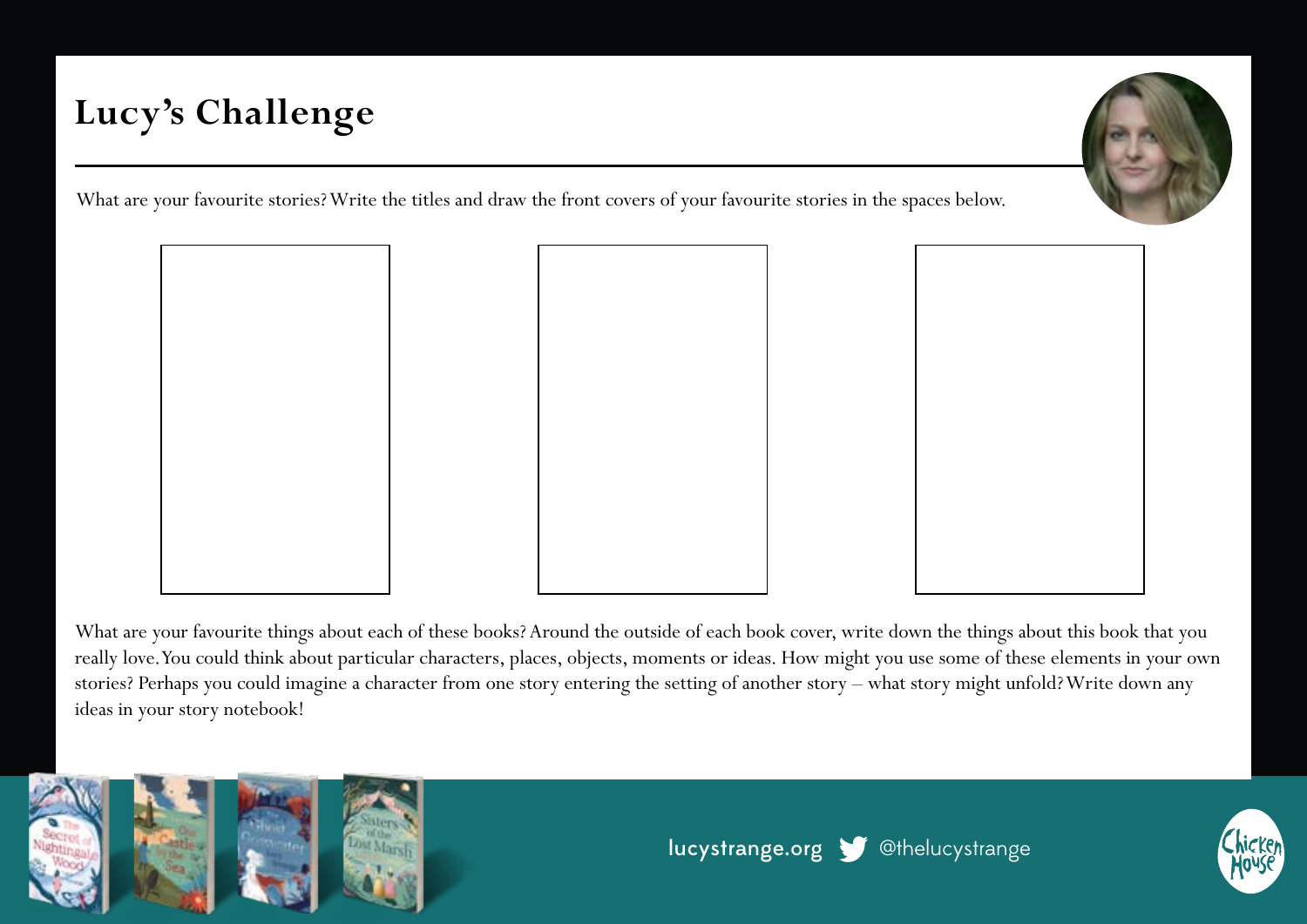## **Inspired by ... History**

**[Watch Video 5, 'Inspired by History'](https://www.youtube.com/watch?v=eYA_xi4WnYM).** In this video, Lucy talks about how history can spark ideas for stories.

#### **DISCUSSION QUESTIONS:**

- 1. What inspiration did Lucy take from history when she was writing *Sisters of the Lost Marsh*?
- 2. When is *The Secret of Nightingale Wood* set?
- 3. Which book is Lucy's 'most historical book' so far and when is it set?
- 4. Why does Lucy love using historical settings in her writing?
- 5. Lucy explains that you can use a historical setting as 'the backdrop for your very own mystery or adventure or thriller'. Can you describe each of these three genres? What is your favourite genre to read and which is your favourite genre to write?

#### **Activity idea 1: Research local history**

Discover more about the history of your local area. You could look at old pictures online or visit the local history area of your library. You could go on a history walk and look at old buildings or landmarks. Think about who might have lived in your local area in years gone by. What might their life have been like? What challenges might they have faced? Create a character profile for this imaginary historical character. Can you think of any story ideas based around this character?

#### **Activity idea 2: Pick an object**

Visit a museum or have a look at some exhibitions online. Choose one historical object and create a story around it. Who did it belong to? Was it involved in any adventures? Could there be any magic or mystery associated with this object, or maybe even a curse? Perhaps you could make a 3D model of this object and create a short piece of drama around it?



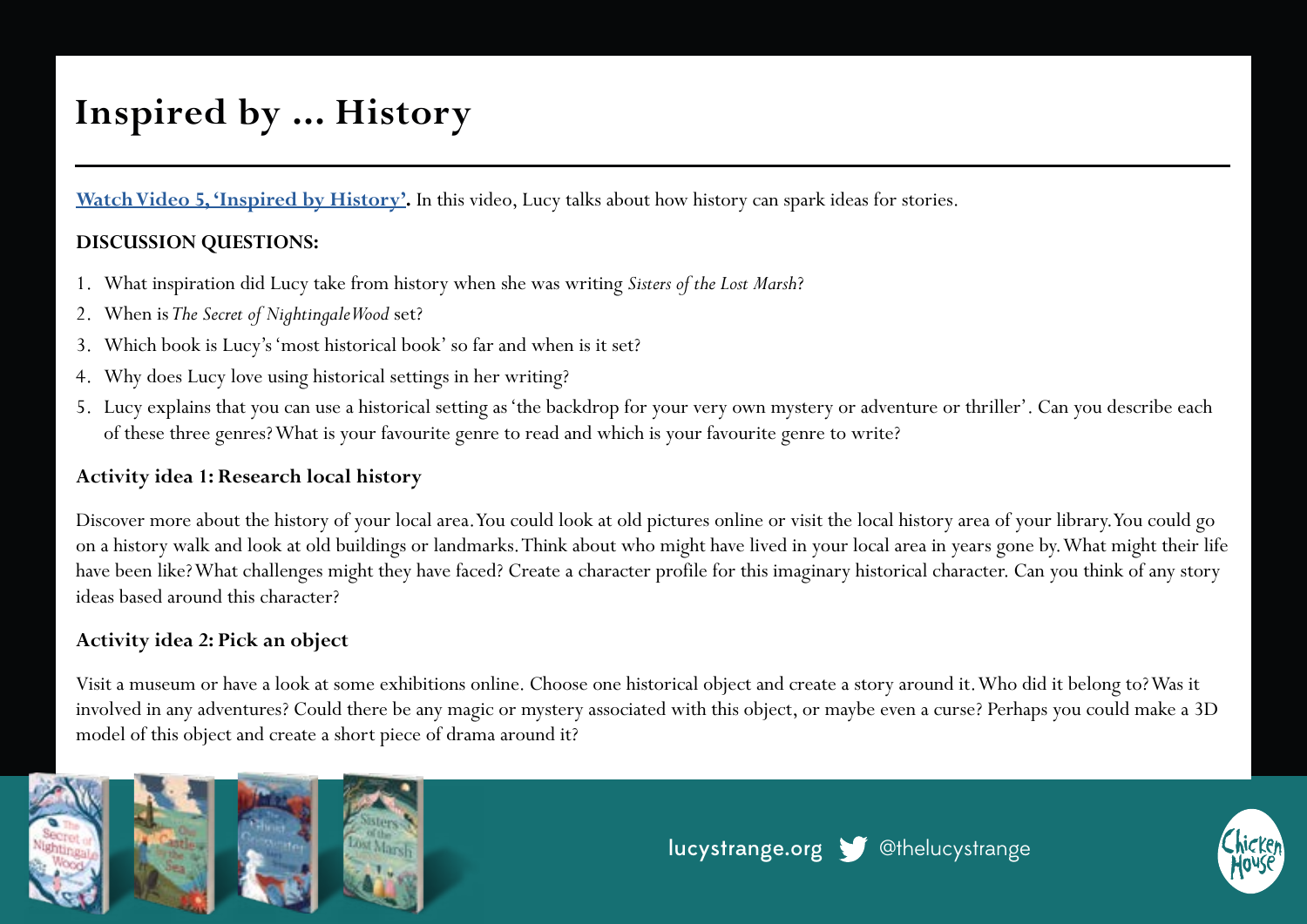# **Lucy's Challenge**



Choose a historical setting that interests and intrigues you. This might be a period that you've learnt about at school or that you've read about. What comes to mind when you think of this historical setting? In the space below, draw pictures and write down any words that you associate with this time and place. You can also research this time period in books or online to find out more about it. Can you make up a character who lives in this historical period? What adventures they might get up to?



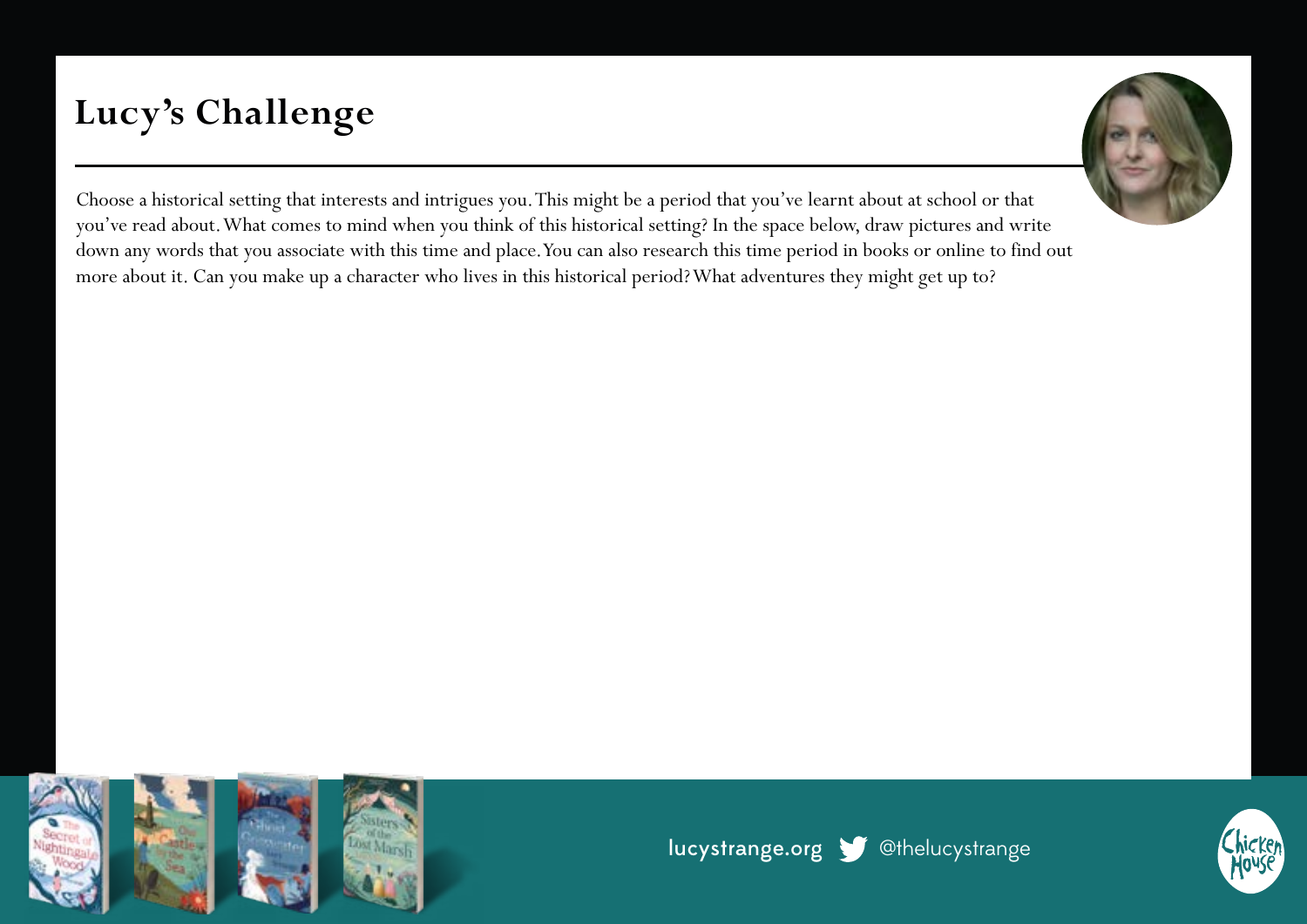### **Create your own mood board!**

You have come up with lots of wonderful story ideas so far! Now it's time to create your very own mood board based on one of your story ideas ...

- To begin, look back through your story notebook. Which of your story ideas would you like to develop further? You might choose an idea that was inspired by a place, a piece of art, a book or a period in history (or a combination of these).
- Now it's time to start collecting images for your mood board! The images you choose will help to build the world of your story. Your mood board will help you to visualise your story in your imagination.
- You can make a physical mood board by cutting out pictures and sticking them onto a large piece of card. (You can cut out pictures from magazines, newspapers, travel brochures, postcards, photos, patterned paper or greetings cards.) Or, you can create a mood board on a computer and ask an adult to help you find images online.
- Search for pictures of things that are important to your story. Choose pictures that inspire you and make you feel excited about your story! You could include pictures of: **characters places objects buildings**

#### **plants animals weather maps**

- Think about the atmosphere different pictures create and how you want your story world to look and feel. Are there any colours you associate with your story? What season is your story set in? What are the feelings and emotions you want to evoke?
- As you build up your collection of images, the world of your story will slowly come to life! When you feel you've got enough images, arrange them to make a collage.
- How do feel as you look at your mood board? Can you imagine jumping into the world of your story? What would you see, hear, smell, taste and touch? How would you describe the atmosphere?



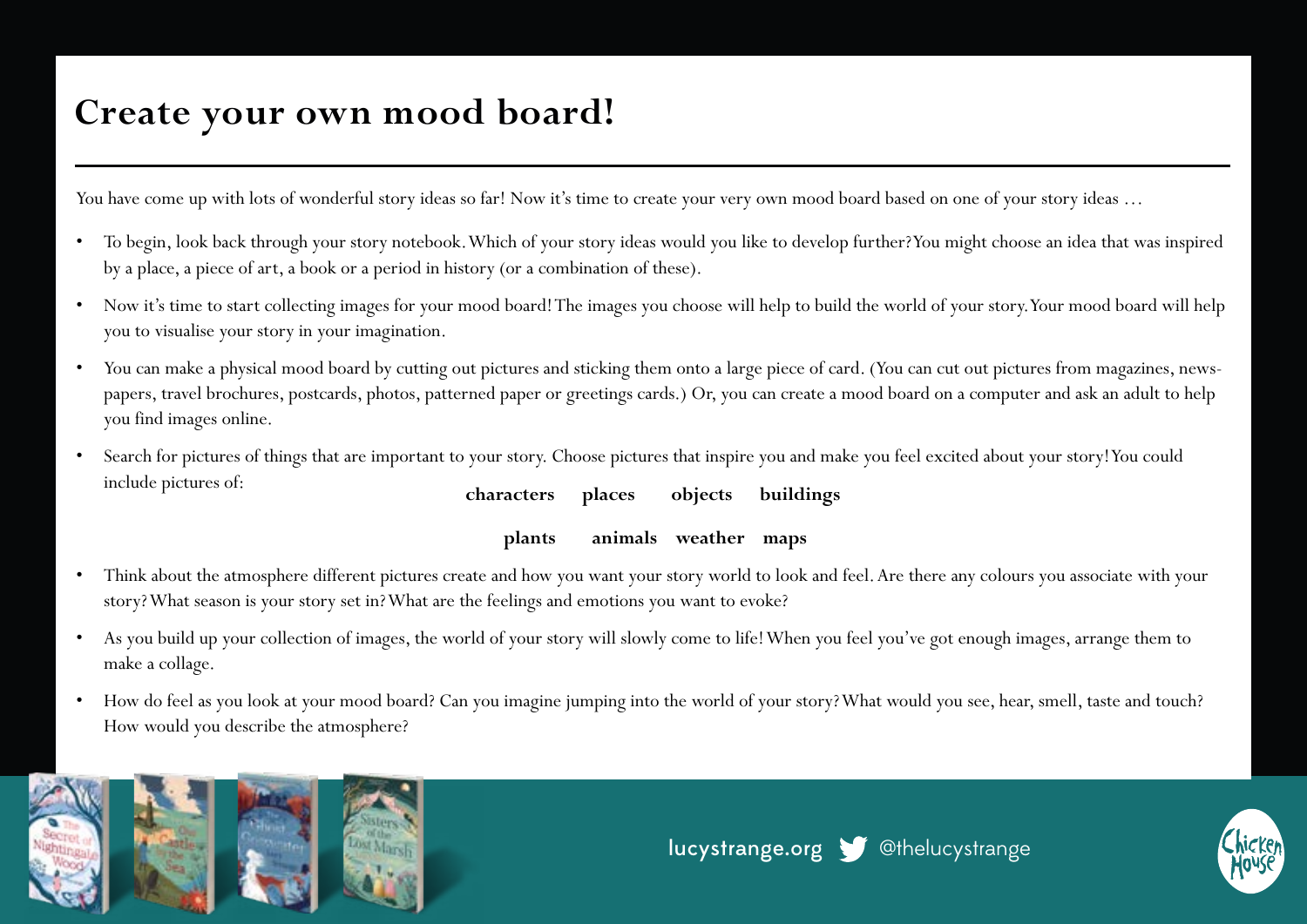- Lucy says that having a mood board can really help when you begin writing because: *'You've got every detail at your fingertips ready to pin it down with the perfect words.'* Can you think of any good descriptive words or phrases to describe the world you have created on your mood board? What might the first line of your story be?
- Share your mood board and ideas with a partner. Describe the different pictures and how they relate to your story. Can you bring your story to life with your pictures and descriptions?
- Discuss the process of making a mood board. In what way is making a mood board helpful when you are planning and writing a story?

We hope you have enjoyed learning more about Lucy Strange's story writing process and coming up with your very own story ideas!

You can find out more about Lucy Strange's books [here.](https://www.lucystrange.org/)

Chapter-by-chapter teaching resources for each book can be found [here](https://www.chickenhousebooks.com/schools/lucy-strange-author/).